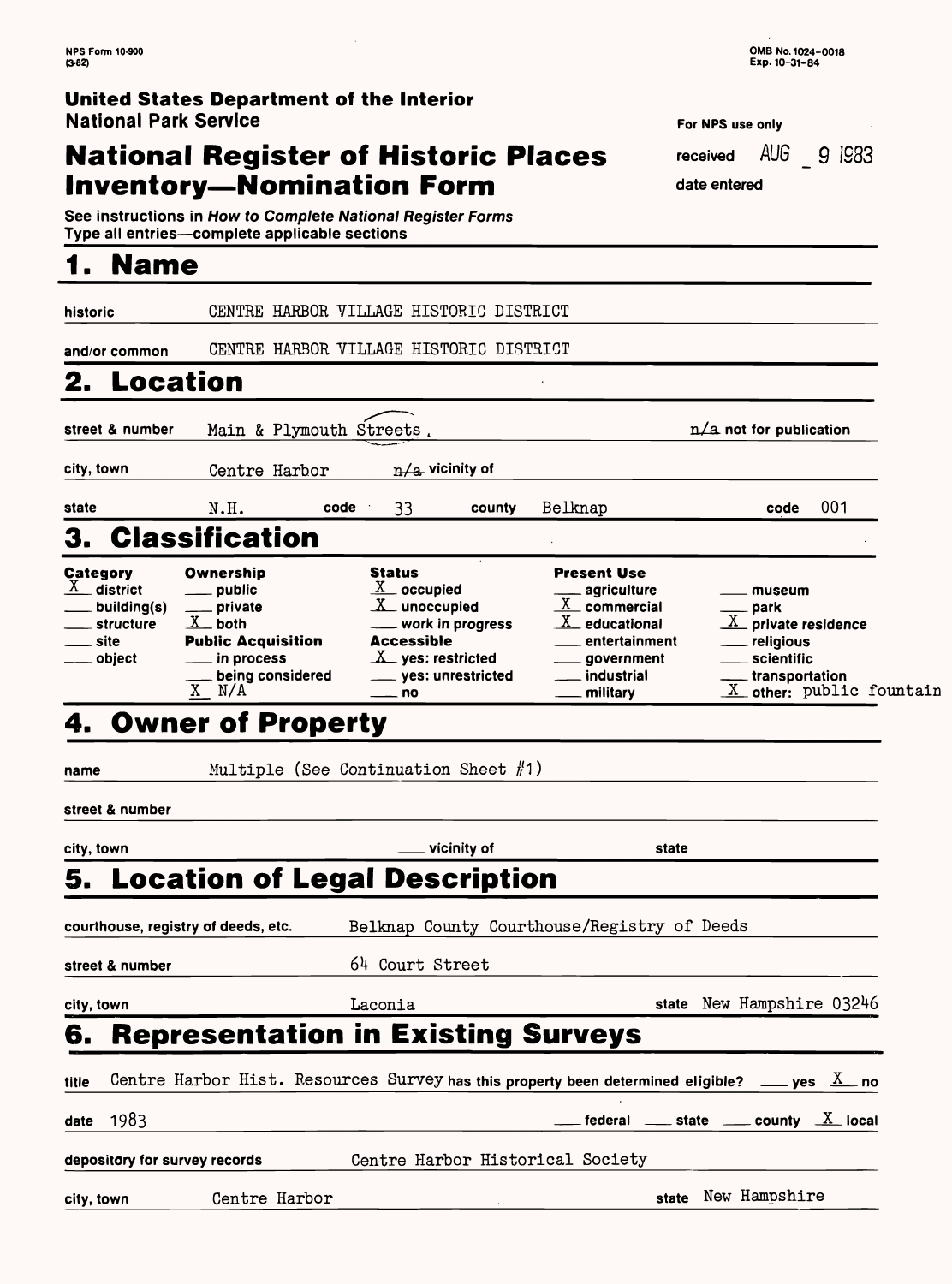# **7. Description**

| <b>Condition</b>                             |                                                | <b>Check one</b>          | <b>Check one</b>                                                |
|----------------------------------------------|------------------------------------------------|---------------------------|-----------------------------------------------------------------|
| ____ excellent<br>$X$ good<br><u>__</u> fair | deteriorated<br><b>ruins</b><br>____ unexposed | ____ unaltered<br>altered | $\underline{X}$ original site<br>date $\Delta a$<br>$n/a$ moved |

#### **Describe the present and original (if known) physical appearance**

The Centre Harbor Village Historic District is, as the name implies, the historic core of the village of Centre Harbor, located at the head of Lake Winnipesaukee's Centre Harbor Bay. The District is laid out along three streets which meet in a wide intersection, marked by a public fountain. Old Meredith Road, which leads southwest from the intersection, formerly connected the villages of Centre Harbor and Meredith. Plymouth Street, to the northwest, is still an important highway (N.H. Route 25B) leading to Holderness and Plymouth, as is Main Street to the northeast (also part of Route 25B) which leads to Route 25, and thence to Moultonboro and the towns east of Centre Harbor. The northeastern edge of the District is Bean Road, a road historically important to the development of the District, as it links the village with Center Sandwich to the north.

Besides the early 20th century fountain, the Historic District includes nine buildings. Two buildings face Main Street, while the other seven face Plymouth Street, six on the north side of the street and the Nichols Memorial Library on the south. The library is the only 20th: century'tbuilding and the only masonry building in the District. All of the other buildings are 19th century wooden residential and commercial structures. (One of these, however, Kahle House, was substantially enlarged and completely remodeled in the early 20th century.) The buildings on the north side of Plymouth Street stand close to the sidewalk; and five of the six are set closely together, separated only by driveways and alleys. The other buildings in the District have more spacious lots and are set back from the road. Currently, four of the buildings (#1, #2, #4, #5) are vacant; three (#6, #7, #8) are single family homes; one (#3) is used for both offices and apartments, and one (#10) serves as the local public library.

#1 Raines House (Centre Harbor Village Associates, Inc.) - Raines House, erected in the mid 19th century, has served over the years as a guesthouse, a girls' school, a family home, and a college dormitory. *The building consists* of a two and a half story main block (five bays wide by four bays deep) with, to its rear, a lower and narrower two story wing (eight bays long). The main block is clapboarded, with wide corner pilasters above its cut granite block foundation. The wide box cornice has a deep frieze and returns on the gables. The six over six sash windows have moulded trim, and (save for those on the first story of the street facade) heavy plain entablatures. The gable end, facing the street, is distinguished by a full length, one story wooden porch surrounded by a simple railing and reached by steps on the south end. The porch's almost flat roof and its entablature with, dentiled cornice are supported by four chamfered square posts with capitols and bases. Projecting onto the porch from the central bay is a shallow clapboarded vestibule with chamfered cornerboards and double-leaf paneled doors ornamented by arched windows. On each, side of the vestibule are two windows (without entablatures). The street facade has five windows on the second story and two in the gables, while the sides have four windows on each story. {The slopes of the gable roof are both broken by a tall brick chimney and two clapboarded hip roofed dormers. The wing, like the main block, is clapboarded with corner pilasters. But the pilasters are narrower, as is the frieze of the~wing's lateral box cornice. (The gable eaves are ornamented by a shallow moulded cornice with returns, but no frieze.) The sash windows also have simpler trim, the nine over six windows of the first story boasting only moulded lintels, while the three over three windows of the kneewall second story have plain trim. On each long side of the wing is a paneled door with a four pane window, flanked by wide pilasters supporting a heavy although simple entablature. The southwesterly door is sheltered by a modern gable hood supported by plain braces. Also on the southwesterly side is another entry, a paneled door with a moulded lintel. On the northeasterly slope of the wing's gable roof are found four clapboarded gable roofed dormers. Save for these dormers and the hood on the wing's southwesterly door, the building's exterior has probably not changed since the 19th century. -continued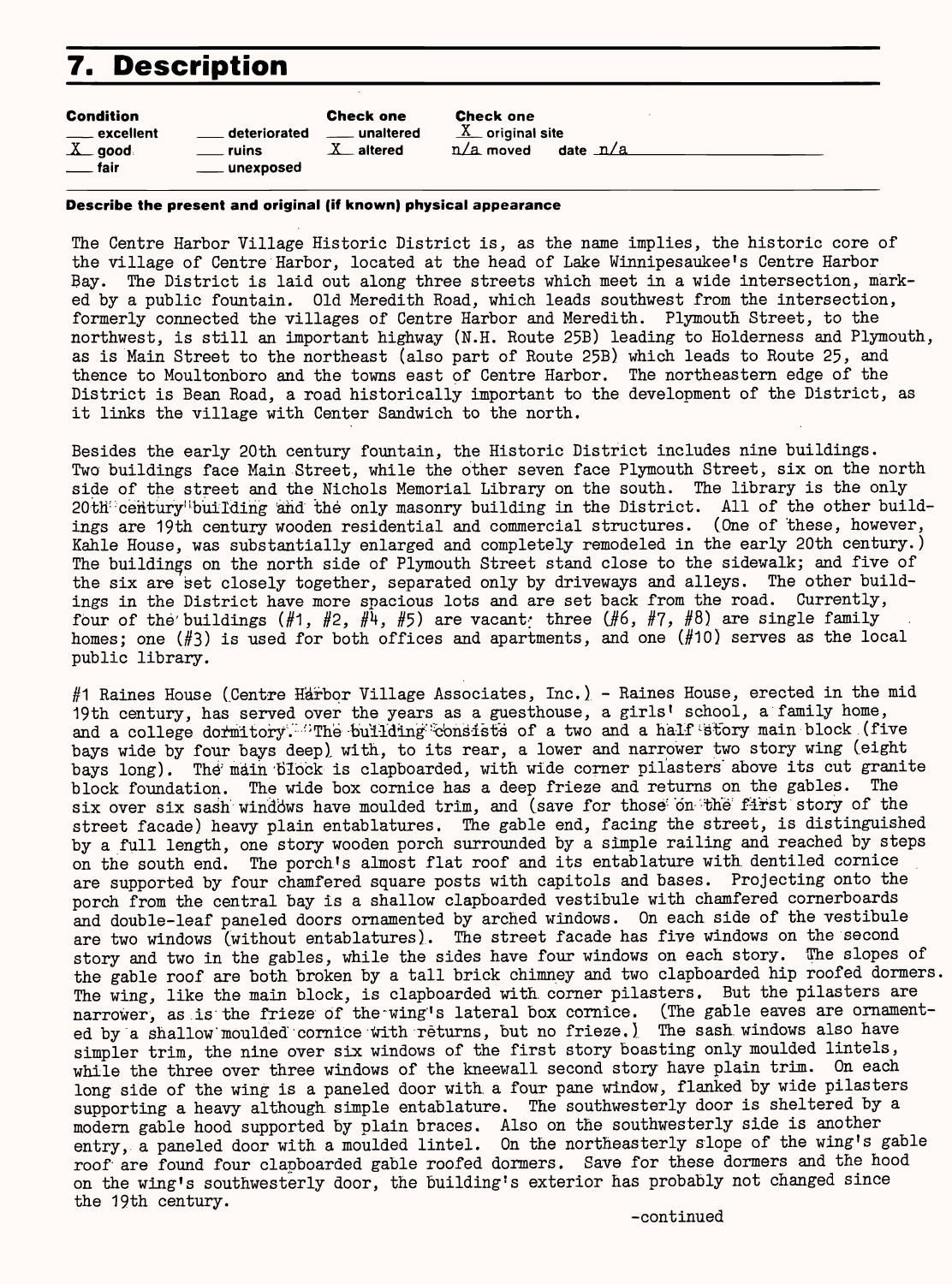### **8. Significance**

| Period<br>___ prehistoric<br>$-1400 - 1499$<br>$-1500 - 1599$<br>1600-1699<br>$-1700 - 1799$<br>$X = 1800 - 1899$<br>$X = 1900 -$ | Areas of Significance-Check and justify below<br>___ archeology-historic<br>____ agriculture<br>$\underline{X}$ architecture<br>$\rule{1em}{0.15mm}$ art<br>____ commerce<br>_____ communications | archeology-prehistoric _____ community planning<br>___ landscape architecture ___ religion<br>____ conservation<br>___ science<br><u>___</u> law<br>__ literature<br>____ sculpture<br>____ economics<br>__ education<br>____ social/<br>__ military<br><u>_</u> _ music<br>____ engineering<br>humanitarian<br>___ exploration/settlement ___ philosophy<br><u>_</u> __ theater<br>____ politics/government<br>___ industry<br><u>_</u> ___ transportation<br>__ invention<br>___ other (specify) |  |
|-----------------------------------------------------------------------------------------------------------------------------------|---------------------------------------------------------------------------------------------------------------------------------------------------------------------------------------------------|----------------------------------------------------------------------------------------------------------------------------------------------------------------------------------------------------------------------------------------------------------------------------------------------------------------------------------------------------------------------------------------------------------------------------------------------------------------------------------------------------|--|
| <b>Specific dates</b>                                                                                                             | c. $1800 - c. 1922$                                                                                                                                                                               | <b>Builder/Architect</b><br>(see individual descriptions)                                                                                                                                                                                                                                                                                                                                                                                                                                          |  |

The Centre Harbor Village Historic District is significant for its concentration of architecturally interesting buildings of the 19th and early 20th centuries.

#### **Statement of Significance (in one paragraph)**

The establishment of the village of Centre Harbor was not planned, but was virtually dictated by the geography of the Lakes Region. Lake Winnipesaukee and Big Squam Lake, New Hampshire's two largest lakes, almost divide the region in two. Because of the mountainous terrain north and south, of the lakes, the most practical route for east-west travel within the region is through the two mile wide gap between the two lakes. Route selection is further limited by a small mountain, Red Hill, and another water body, Lake Kanasatka, just east of the gap, which force any road to the south side of the gap, skirting the head of Centre Harbor Bay. As a result, there developed in the late 18th century at the head of the Bay, an intersection of four important roads--a road west, skirting the south shore of Squam Lake, to the pemigewasset Valley towns of Holderness and Plymouth (Plymouth Street), a road southwest to Meredith, and the towns of the Winnipesaukee and Merrimack River valleys (Old Meredith Road), a road northeast to Moultonboro and the towns east of the lakes (Main Street and Route 25)., and a road north between Squam Lake and Red Hill to the-village of Center Sandwich. (Bean Road). Around this important crossroads, there grew up a small hamlet, which, by 1837, contained some twenty houses, three taverns, three stores, two blacksmith shops, a cidermill, a schoolhouse and a Congregational Church,

Another factor in the growth of the village was Lake Winnipesaukee as sailboats, horseboats, and, later, steamboats were important means of transportation in the Lakes Region in the 18th and 19th centuries. Centre Harbor, with its broad bay, was a major lake port. After two railroad lines were built to the Lake, reaching Lakeport in 1848 and Alton Bay in 1849, regular steamboat service was established on the Lake. Until railroads were built directly to the White Mountains, the major route for tourists was to the Lake by railroad, then by steamboat to Centre Harbor, where the travelers boarded stages for Conway and the mountains. Lake Winnipesaukee itself became an important destination for vacationers. And Centre Harbor village entered a period of prosperity based largely on the tourist trade. Major hotels were built in the village--the old Senter House which stood on the site of the Library (#10), the Colonial Hotel and the Moulton House, both of which stood just outside the District on the other sides of Old Meredith Road and Plymouth Street. Summer homes, many the large estates of the wealthy, were built on the lakeshore and hillsides near the village.

Most of the buildings in the Historic District date, in their present forms, from this prosperous period between the establishment of the steamboat lines and World War I. Only one building, the Locust Cottage  $(H6)$  is a reminder of the earlier hamlet, as it remains, despite a later porch, an attractive early 19th century vernacular house. While the period of construction is not known for Raines House  $(H1)$ , its style is that of the late Greek Revival with some Victorian details in the entry and porch. So, this pleasing building may well date from the 1850's. The other houses are all representative of the Victorian period. The Dr. Morrill House (#7) is a rather modest Victorian vernacular building, and the other two are well-preserved buildings of obvious architectural merit. The Coe House (#2),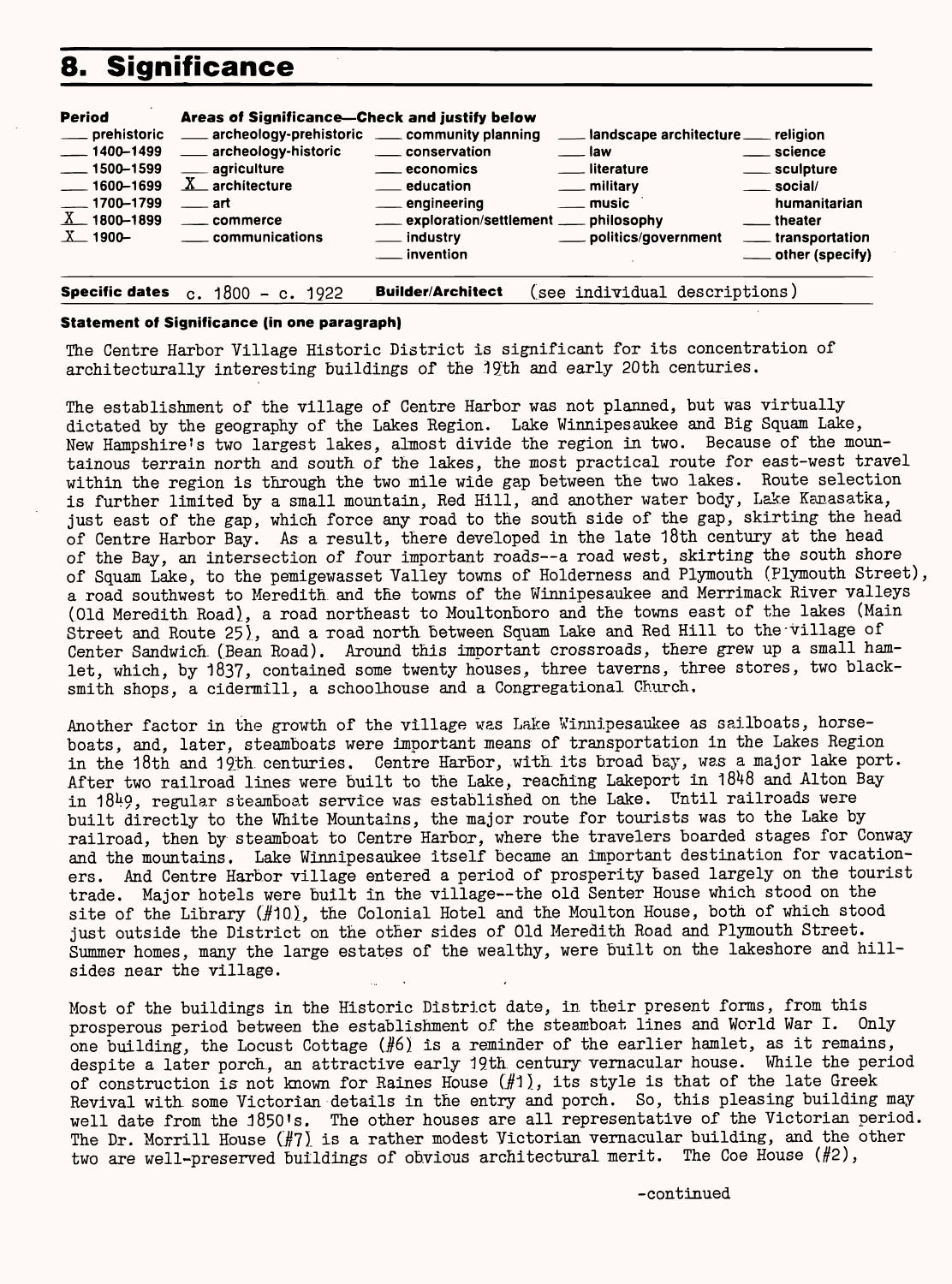# **9. Major Bibliographical References**

(See Continuation Sheet #11)

# **10. Geographical Data**

| Acreage of nominated property 15<br>Quadrangle name Winnipesaukee, NH<br><b>UTM References</b> |                              |                                                                                                                     |                                                                                                                           |                                               | Quadrangle scale 1:62500                                                                                                                  |
|------------------------------------------------------------------------------------------------|------------------------------|---------------------------------------------------------------------------------------------------------------------|---------------------------------------------------------------------------------------------------------------------------|-----------------------------------------------|-------------------------------------------------------------------------------------------------------------------------------------------|
| $A$   1,9 <br>Zone<br><b>Easting</b><br>$c$   1, 9<br>E[1,9]<br>G[19] [3011650]                | 3 0,1 4,9 0 <br> 3 0,1 4,0,0 | <b>Northing</b><br>Protuning<br>$[4,8]4$ , 1 2, 1, 0 <br>$14,814,114$ <sub>1</sub> 2 <sub>1</sub> 51<br>14181411450 | F.<br>H                                                                                                                   | Zone<br>Easting<br>$ 0,0,0 $ 1   0,0<br>91, 1 | $3011745$ $41841747$ $841$<br><b>Northing</b><br>$ 3 0,7 5,6 0 $ $ 4 8,4 7 8,6 7,0 8 $<br>$[4, 8]$ <sup>4</sup> $[1]$ <sup>4</sup> , 5, 0 |
| Verbal boundary description and justification                                                  |                              |                                                                                                                     |                                                                                                                           |                                               |                                                                                                                                           |
| (See Continuation Sheet #12)                                                                   |                              |                                                                                                                     |                                                                                                                           |                                               |                                                                                                                                           |
| List all states and counties for properties overlapping state or county boundaries             |                              |                                                                                                                     |                                                                                                                           |                                               |                                                                                                                                           |
| state<br>n/a                                                                                   |                              | code                                                                                                                | county                                                                                                                    |                                               | code                                                                                                                                      |
| state<br>n/a                                                                                   |                              | code                                                                                                                | county                                                                                                                    |                                               | code                                                                                                                                      |
| 11. Form Prepared By                                                                           |                              |                                                                                                                     |                                                                                                                           |                                               |                                                                                                                                           |
| name/title                                                                                     | David L. Ruell               |                                                                                                                     |                                                                                                                           |                                               |                                                                                                                                           |
| organization                                                                                   |                              | Lakes Region Planning Commission                                                                                    |                                                                                                                           | date                                          | February 27, $1983$                                                                                                                       |
| street & number                                                                                | Main Street                  |                                                                                                                     | $\mathcal{F} \subset \mathbb{Z}$<br>$\mathcal{L}^{\text{max}}(\mathcal{L}^{\text{max}})$ . The $\mathcal{L}^{\text{max}}$ | telephone                                     | $279 - 8171$                                                                                                                              |
| city or town                                                                                   | Meredith                     |                                                                                                                     |                                                                                                                           | state                                         | New Hampshire<br>03253                                                                                                                    |

 $\bar{r}$ 

| State Historic Preservation Officer signature   | 665), I hereby nominate this property for inclusion in the National Register and certify that it has been evaluated<br>according to the criteria and procedures set forth by the National Park Service.                                  |      |                                  |
|-------------------------------------------------|------------------------------------------------------------------------------------------------------------------------------------------------------------------------------------------------------------------------------------------|------|----------------------------------|
| NH State Historic Preservation Officer<br>title | Commissioner, Dept. of Resøurces & Economic Development                                                                                                                                                                                  | date | بازاره<br>$JUL$ 2 9 1303<br>1993 |
| For NPS use only                                | <b>NPS use only</b><br>I hereby certify that this property is included in the National Register<br>And the setting of the setting of the setting of the setting of the setting of the setting of the setting of the setting of the setti | date |                                  |
| Keeper of the National Register<br>$2.3\%$      | National mentioner<br>$\mathcal{F}^{\mathcal{A}}$ , $\mathcal{F}^{\mathcal{B}}$                                                                                                                                                          |      |                                  |
| <b>Attest:</b><br><b>Chief of Registration</b>  |                                                                                                                                                                                                                                          | date |                                  |

 $\langle \cdot \rangle$ 

# **12. State Historic Preservation Officer Certification**

The evaluated significance of this property within the state is:

 $\_$ national  $\_$ state  $\overline{\text{X}}$  local

As the designated State Historic Preservation Officer for the National Historic Preservation Act of 1966 (Public Law 89-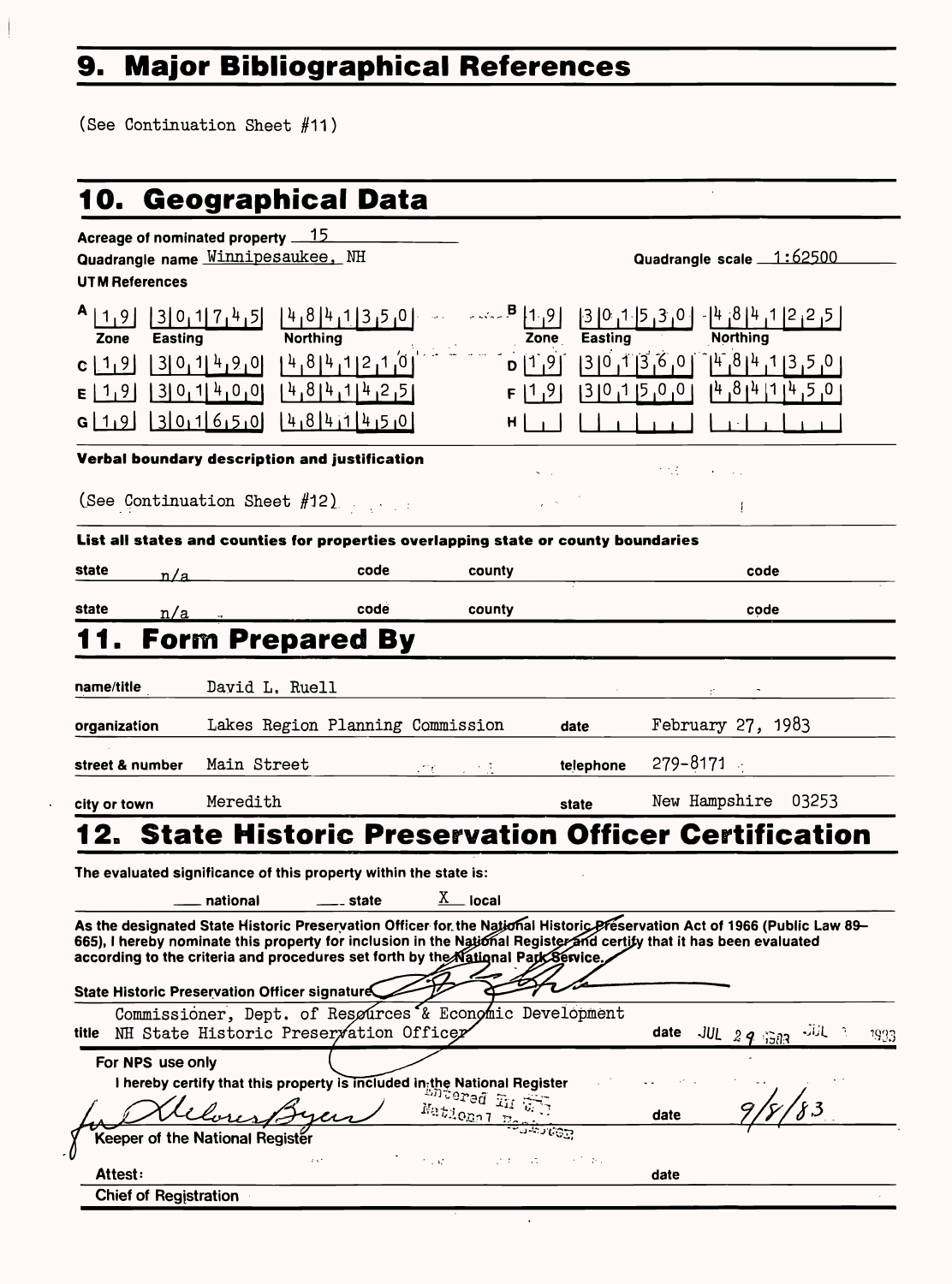#### **United States Department of the Interior** National Park Service For NPS use only **National Register of Historic Places**  received **Inventory—Nomination Form** date entered **Continuation sheet**  $#1 - \text{OWNER OF PROPERTY}$  **Item number**  $4$  **Page 1**

#1, #2 - Centre Harbor Village Associates, Inc., Box #189, One Mill Plaza, Laconia, NH 03246

#3 - James & Helen Ferrante, RFD, Centre Harbor, NH,03226

 $#4$ ,  $#5$  - Centre Harbor Village Associates, Inc., Box  $#189$ , One Mill Plaza, Laconia, NH 03246

#6 - Douglass and Aleta Anderson, Plymouth Street, Centre Harbor, NH 03226

#7 - Richard & Priscilla Lavalle, Centre Harbor, NH 03226

#8 - Donald & Mary Ann Keay, Boyce Farm Road, Lincoln, MA 01773

#9, #10 - Town of Centre Harbor, P.O. Box #140, Centre Harbor, NH 03226

 $\mathcal{L}(\mathcal{L}(\mathcal{L}))$  and  $\mathcal{L}(\mathcal{L}(\mathcal{L}))$  . The contribution of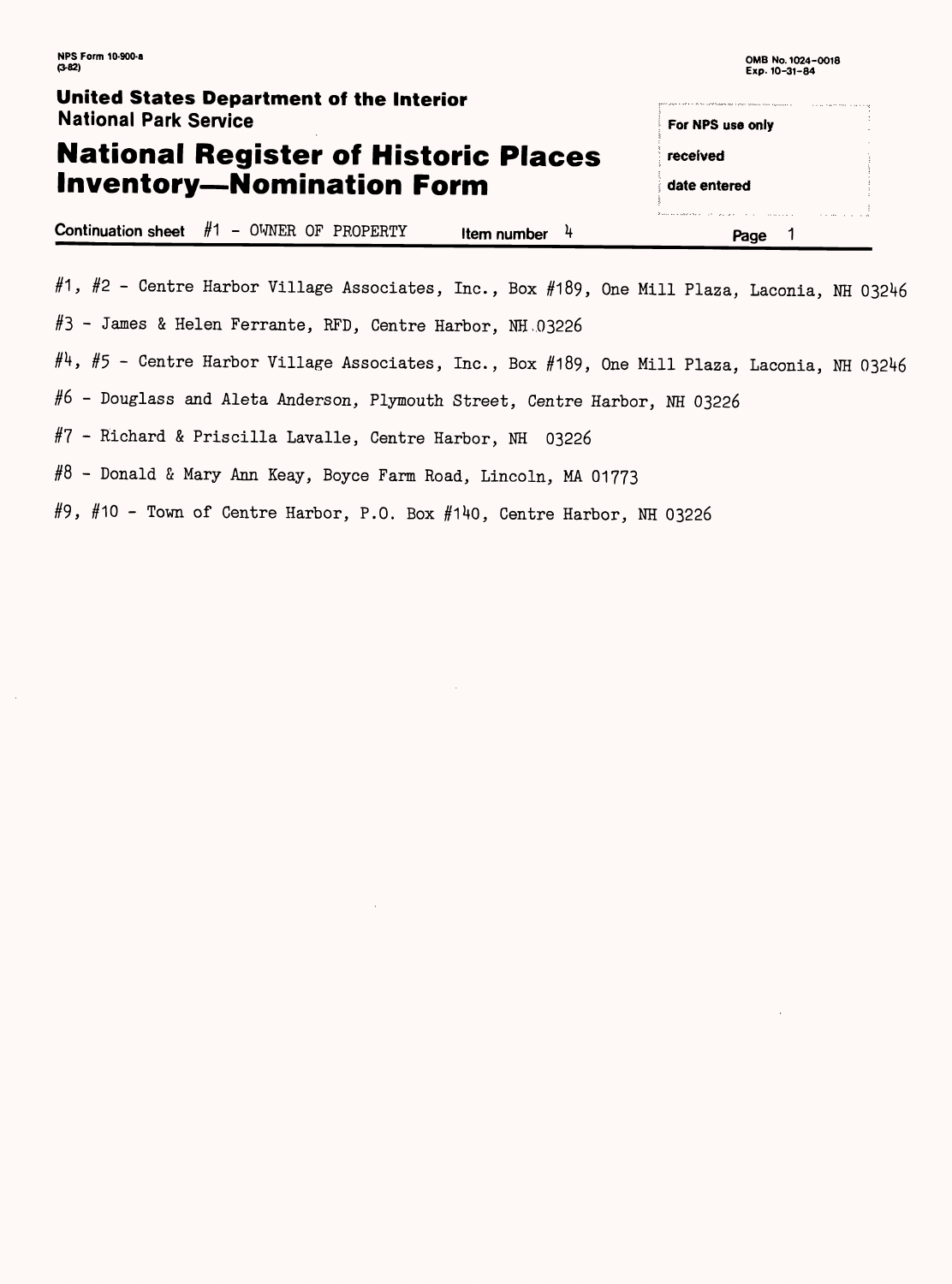| NPS Form 10-900-a<br>$(3-82)$                                            | OMB No. 1024-0018<br>Exp. 10-31-84 |
|--------------------------------------------------------------------------|------------------------------------|
| United States Department of the Interior<br><b>National Park Service</b> | For NPS use only                   |
| <b>National Register of Historic Places</b>                              | received                           |
| <b>Inventory-Nomination Form</b>                                         | date entered                       |
| $#2$ - DESCRIPTION<br><b>Continuation sheet</b><br>Item number           | Page                               |

To the rear of Raines House is a simple barn (#1A), rectangular in plan with a gable roof. Two facades are clapboarded while the other two are shingled. They are broken by a few small windows, louvers in the gables, a large sliding door, and two plain doors of vertical boarding. The grounds around the Raines House are still grassed, but to its north and east are large gravel parking lots. Along Bean Road and the property lines to the northwest and southwest are rows of trees. The boundary between Raines House and Coe House (#2) is also marked by a stone wall.

#2 Coe House (Centre Harbor Village Associates, Inc.) - This house was originally built for John Coe in 1820, but it was enlarged and extensively remodeled in a more fashionable early Victorian style by the Goes in 1850. Some exterior changes (added dormers, etc.) were made to the wings, but not the main house, during the 1960's, when the building was part of the Belknap College campus. Coe House has the most complex plan of any building in the District. The two and a half story L-shaped house has a one-story projection in the angle of the ell. To the southwest of the ell is a one and a half story wing, which is in turn connected to the two and a half story barn by a two-story wing. The barn itself has two wings. And four porches add to the complexity of the building. The house and its wings are all clapboarded with gable roofs, but ornament, dormers, porches, etc., do vary the appearance of the different sections.

As noted, the house itself consists of a two and a half story main block with an ell of the same height and ornamentation to the rear. In the angle to the northwest of the main block and to the northeast of the ell is a shallow one story hip roofed projection (with an inset porch) which also received the same ornament as the main house. The walls, which sit on granite block foundations, have sillboards and corner pilasters (paneled on the more visible front corners, but plain in the rear.) All but one of the sash windows have moulded trim, while some have louvred shutters and entablatures as well. The wide box cornice has mouldings, a frieze, sawn brackets and returns on the gables. (The one story projection has a simpler box cornice without brackets.) The street facade is five bays wide with a three bay wide one story porch in the center. The porch's moulded box cornice is supported by four square posts, each with chamfered corners, moulded bases and capitols, and four elaborate sawn brackets with knoblike ornament. The central paneled door is flanked by full sidelights, all surrounded by a shouldered architrave; its lintel is embellished by four small wreaths and a medallion of a woman's head framed by flowers. On each side of the entry are two full length six over nine windows with moulded trim, shutters and entablatures. The second story has a central glass door with wooden frame opening onto the porch roof, flanked on each side by two six over six sash windows, all with moulded trim and louvred shutters. In the center of the roof above the street facade and between the two tall brick chimneys is a hexagonal lantern. The lantern has sides of flush boarding, four over four sash windows in each side, and a bracketed box cornice. The six over six sash windows of the southwesterly facade all have moulded trim and shutters. The first story windows and the main block's second story windows have entablatures as well. Also on the southwesterly facade is a side entry--a paneled door with transom window, and flanking pilasters, sheltered by a small porch with two posts and a box cornice like those of the front veranda. The northeasterly end of the main block and the projection have two full length windows with moulded trim and entablatures on the first story, and a single six over six sash window with moulded trim on each story above. The rear facades, of the house are simpler, their nine over six and six over six windows having moulded trim but no entablatures. The most interesting feature of these rear facades is the inset porch in the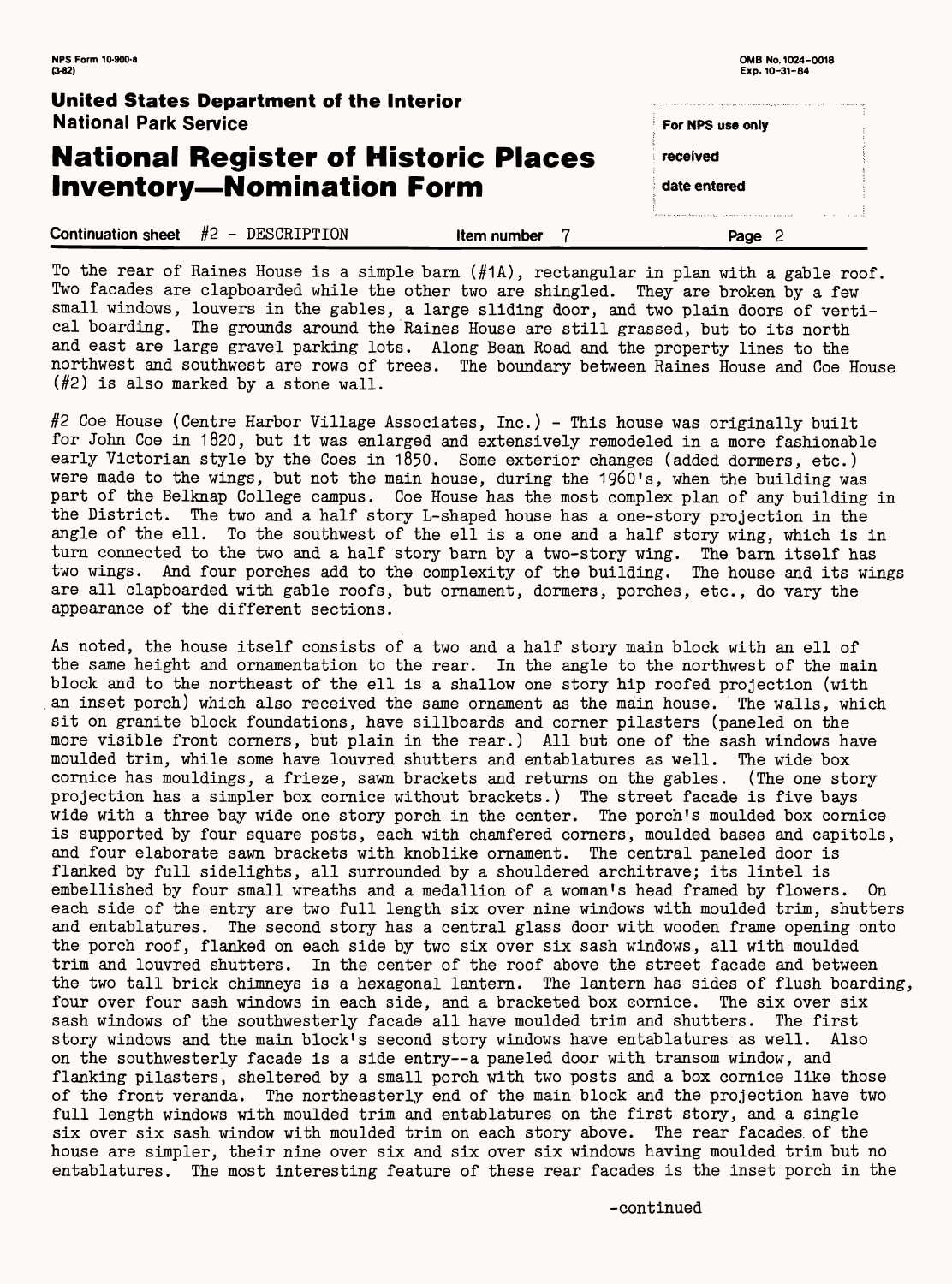| <b>NPS Form 10-900-a</b><br>$(3-82)$                                     |             | OMB No. 1024-0018<br>Exp. 10-31-84 |  |
|--------------------------------------------------------------------------|-------------|------------------------------------|--|
| United States Department of the Interior<br><b>National Park Service</b> |             | For NPS use only                   |  |
| <b>National Register of Historic Places</b>                              |             | received                           |  |
| <b>Inventory-Nomination Form</b>                                         |             | date entered                       |  |
| <b>Continuation sheet</b> $#3$ - DESCRIPTION                             | Item number | Page                               |  |

one story projection, with its two pairs of posts with latticework panels. A pair of glass doors with wooden frames and a paneled door open onto the inset porch.

Perpendicular to the ell on the southwest is a one and a half story wing. Its street facade received the most decoration--a box cornice with mouldings, six over six sash windows with shutters and moulded trim, double paneled doors with a hood mould, and two rectangular panels with hood moulds above the windows. (A large multi-pane window seems to be a modern addition.) The two other facades.have simpler box cornices and plain trim around their sash windows and the single door found on each facade. The three gable dormers on the front slope of the roof and the wide shed dormer on the rear slope are recent additions.

To the northwest of this wing and connecting it to the barn is another short wing, with plain trim and a plain box cornice. The second story with its low pitched gable was added during the Belknap College years. On the southwest side of this connecting wing is an open one-story porch with a dirt floor and a shed roof supported by square wooden posts. The large attached barn has plain trim, close eaves and verges, louvers in the gables and a few sash windows. Besides four single doors, there is a main entry in the center of the barn's southwest facade--large double doors, reached by a wooden ramp. The main entry is flanked by the barn's two wings. The smaller one-story wing on the east (added by the College) is sheltered by the same roof as the open porch of the connecting wing. The larger one and a half story wing to the west, which also has a shed roof, is partially open on the first floor. The trim of these two wings is as plain as that of the barn. The recent changes to the wings have not seriously compromised the integrity of Coe House or its status as the best 19th century building in the District.

An attractive wooden fence with turned balusters and square posts with caps separates the front lawn of Coe House from the street. Ornamental trees and shrubs surround the house. To the northeast of the house is a modern asphalt basketball court, and in the rear of the lot is a large open field bordered by trees.

#3 Morse & Stanley Block (James and Helen Ferrante) - By 1837, a one-story store with living quarters stood on the corner of Plymouth and Main Streets. This building was enlarged and remodeled by local builder James P. Leighton (c. 1856) for Rufus Fellows, who retired in 1886, leaving his business to his son-in-laws, Frank H. Morse and Frank B. Stanley. It appears today as a late 19th century building with some 20th century modifications, notably the large store windows on the first floor. The gable roofed two and a half story block is T-shaped in plan--a seven bay wide by two bay deep main block facing Plymouth Street with a four bay deep wing to the rear. The northeasterly angle of the T is filled by a one-story shed roofed wing. A taller wing perpendicular to the rear wing and parallel to the main block is found to the northwest. The narrow space between this northwest wing and the main block is partially filled by a shallow one-story wing. All sections of the building are clapboarded and have cornerboards. The main block and its corresponding rear wing share the same ornament, such as the box cornice with mouldings, frieze, and, save in the rear gable, sawn brackets. The cornice has returns in the gables, including the cross gable above the central three bays of the main block's Plymouth Street facade. The sash windows all have lintels with mouldings. Most are two over two sash windows, although the windows in the gables and on the second floor of the rear wing all have six over six sash. The Plymouth Street facade is enlivened by a central three-bay wide wooden porch. Paneled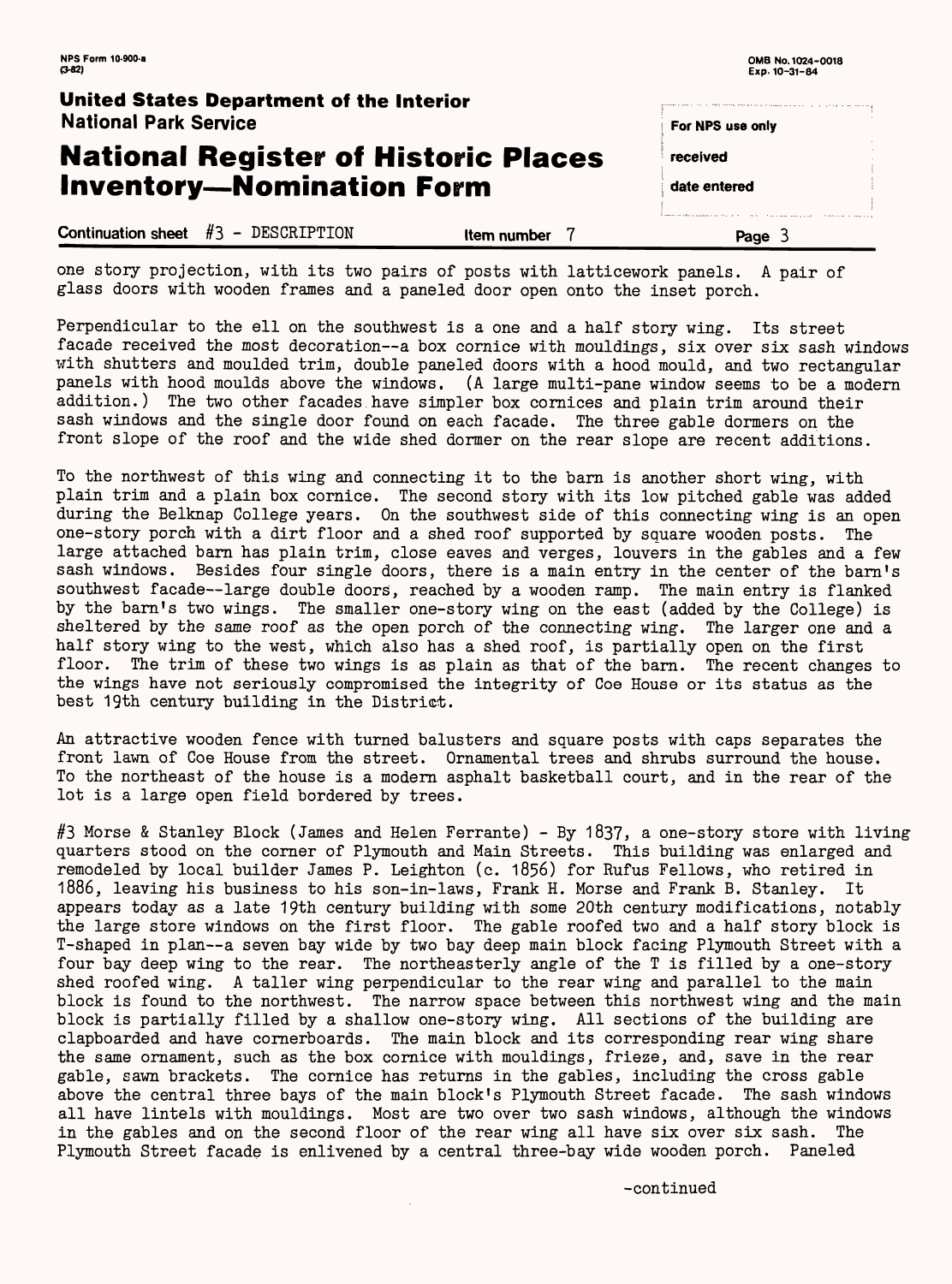**NPS Form 10-900-a OMB No. 1024-0018** 

| $(3-82)$                                                                 |             | Exp. 10-31-84    |  |
|--------------------------------------------------------------------------|-------------|------------------|--|
| United States Department of the Interior<br><b>National Park Service</b> |             | For NPS use only |  |
| <b>National Register of Historic Places</b>                              |             | received         |  |
| <b>Inventory-Nomination Form</b>                                         |             | date entered     |  |
| <b>Continuation sheet</b> $#4$ – DESCRIPTION                             | Item number | Page             |  |

wooden posts with bases and capitols support a box cornice with mouldings and sawn brackets. The porch's hip roof is interrupted by a small gable, ornamented by a sunburst in the pediment, over the central bay. A glass door with wooden frame and moulded lintel opens onto the porch between two rectangular wooden framed bay windows. Attached to the west end of the main porch is a smaller shed roofed porch sheltering a side door, also with a moulded lintel. The major alterations to the main block are in the fenestration. The original sash windows of the first story of the Plymouth Street facade have been replaced by pairs of larger wooden framed plate glass display windows to the east and west of the porches. The Main Street facade once had a central doorway with a single sash window on each side. The entry--a glass door with wooden frame, reached by concrete and stone steps--is now located in the bay nearest the street corner; the rest of the first story is occupied by another pair of plate glass display windows. On the second story, one window in the Plymouth Street facade has been boarded in, and one sash window on the Main Street facade has been replaced by a three-part window. The one-story wing to the northeast also has on its Main Street facade, a pair of wooden-framed plate glass windows as well as two doors and two sash windows. A porch sheltered by the same shed roof as the wing runs the full length of the wing's northeast facade. The northwest wing has an assymmetrical gable roof, as it is one-story high to the northeast and two stories high to the southwest. Its fenestration is a mixture of older and modern sash windows, all with plain trim. The short flat-roofed one-story section that partially fills the gap between the northwest wing and main block has only one window, of six over six sash. Despite the changes that have been made to the building, particularly to its windows, the Morse & Stanley Block still retains its basic late 19th century character.

 $#$ 4 Kahle House (Centre Harbor Village Associates, Inc.) - By 1837, there was a one-story store on this site. It is still unclear whether the local builder James P. Leighton replaced the store building with a new building in the 1880's or simply enlarged the earlier structure by adding another story, a public hall which gave the building the name of Indenpendence Hall. In any event, the building received its present appearance after 1922, when Albert Bennett, owner of the Garnet Inn (#5) next door, purchased Independence Hall. The building was then enlarged from a two-story gable-roofed store and public hall to a four-story flat-roofed hotel connected to the original Inn by a common wooden veranda on the Plymouth Street frontage. Originally, the porch directly in front of Kahle House was two stories high with an open deck at the third floor level. But, the upper levels have been removed, leaving a flat-roofed, one-story porch with a slat base and four paneled pillars supporting a box cornice. The porch's wooden floor and plain wooden railing are only found in front of the building. But the porch roof, supported by more paneled pillars, is continued to the northwest over the driveway between the two buildings to the porch of Dane House (#5). The building itself is rectangular in plan, clapboarded with corner boards topped by capitals. The projecting box cornice has a deep frieze and a course of dentils. Above the cornice, on the public front and sides of the building, is a low wooden parapet topped by a moulded cornice. The parapet is stepped up at the corners of the building and in the center of each side. Moulded panels appear in these higher sections, save in the raised section in the center of the street facade, which, however, did receive two steps. The windows are virtually all two over two sash windows with moulded lintels. The exceptions are the two triple windows on the first floor of the street facade which have fixed plate glass windows. In the central bay between them is a door with a multipane window and a moulded lintel. A similar door, opening onto the porch roof, is found on the second story. Otherwise, the five bays of the upper stories are filled with sash windows. The long sides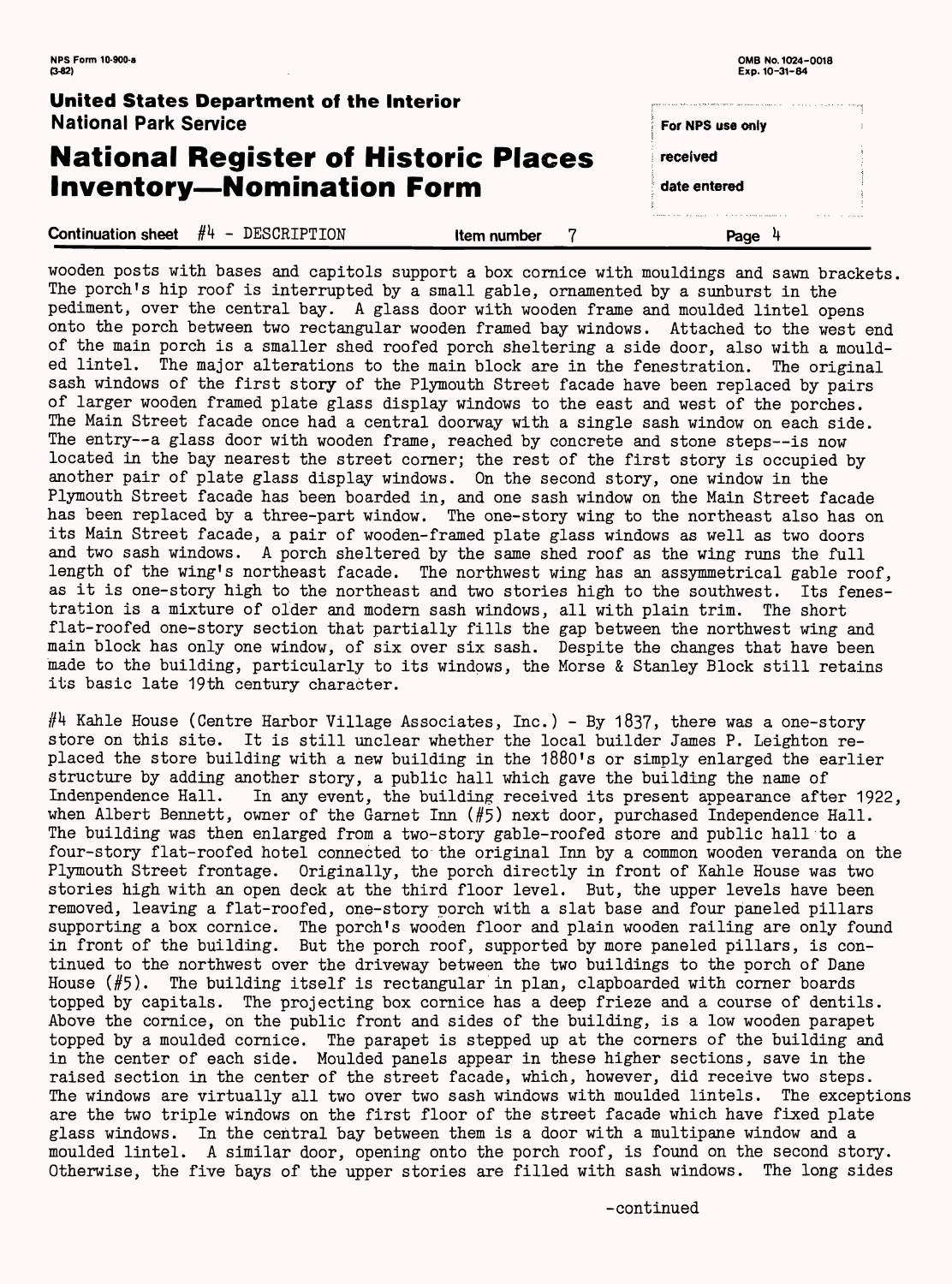| <b>United States Department of the Interior</b><br><b>National Park Service</b> |             | For NPS use only                                                                                                         | the first state and according to the con- |
|---------------------------------------------------------------------------------|-------------|--------------------------------------------------------------------------------------------------------------------------|-------------------------------------------|
| <b>National Register of Historic Places</b>                                     |             | received                                                                                                                 |                                           |
| <b>Inventory-Nomination Form</b>                                                |             | date entered                                                                                                             |                                           |
| <b>Continuation sheet</b> $#5$ - DESCRIPTION                                    | Item number | for a company company of the state of the company of the company of the company of the company of the company of<br>Page |                                           |

of the building are marked by a projecting cornice above the first story level. The first story has, on the northwest side, six windows, and, on the southeast side, four windows and a paneled door. The upper stories have eight windows on each long side. The rear facade, like the street facade, is five bays wide. A paneled door with a window is the only rear entry, although there is a bulkheard door in a small concrete block flat roofed extension of the basement to the rear. Save for the upper levels of the porch, Kahle House appears today as it has since its remodeling in the 1920's.

#5 Dane House (Centre Harbor Village Associates, Inc.) - Dane House was probably erected in the early 19th century, as it is known to have been standing in 1832. Originally a family house, it was used in the 19th century as a summer hotel, known as the Garnet Inn. About 1922, the Inn was enlarged. The building received a new dining room wing on the southeast and was connected by a new porch to its remodeled neighbor  $(\#4)$ , which became the Garnet Inn Annex. Presently, Dane House includes the following, a two and a half story gable roofed main block; a two-story main wing to the rear of the main block with a lower pitched gable roof, a small.shed roofed addition with a porch on the west, and a one-story shed roofed addition on its roof, a two and a half story gable roofed rear wing to the rear of the main wing; a narrow one-story shed roofed dining room wing on the southeast side of the main block and the main wing; and finally, a one-story wooden porch on the street front of the main block and the dining room wing. All of these sections are clapboarded with cornerboards and sash windows. The main, block, whose gable end faces the street, has a plain box cornice with a frieze and returns on the gable. Most of its windows have moulded lintels and virtually all have six over six sash. The exceptions are the five six over one sash windows on the first story of the street facade. In the center bay are found double multipane glass doors with wooden frames. A single multipane glass door with wooden frame is found on the second story, opening onto the porch roof. It is flanked on each side by two windows and three more windows appear in the gable. Four gable roofed dormers with six over six sash windows are found on each slope of the roof. The main wing has a plain cornice with a sloping soffit and a frieze. Its six over six and two over two sash windows all have plain trim. Projecting to the northwest of the main wing is a shallow one-story shed roofed addition with an entry porch facing the street. The porch, which has a plain wooden railing and turned posts with brackets, shelters a paneled door with a window. Above the wing and attached to the main block is a small shed roofed addition with a single window. The eaves of the rear wing have exposed rafters with a fascia board. Plain trim is found around the rear wing's six over six sash windows, as well as the two plain basement doors and the paneled door with multipane window on the main level. The one-story dining room wing has a box cornice with mouldings and frieze. Its three facades are clapboarded below with, an almost continuous range of six over six and six over one sash windows above, broken only by a single door with multipane window, which opens onto the porch. The streetfront porch has the same features as that of Kahle House--a slat base, paneled pillars, a box cornice and simple wooden railings. Originally, the porch also had similar wooden railings with paneled square posts topped by caps on its roof. But this railing has been removed save for one section that still survives on the porch roof between the two buildings. But for this minor change, the Dane House, like the Kahle House, appears today as it did in the 19,20's.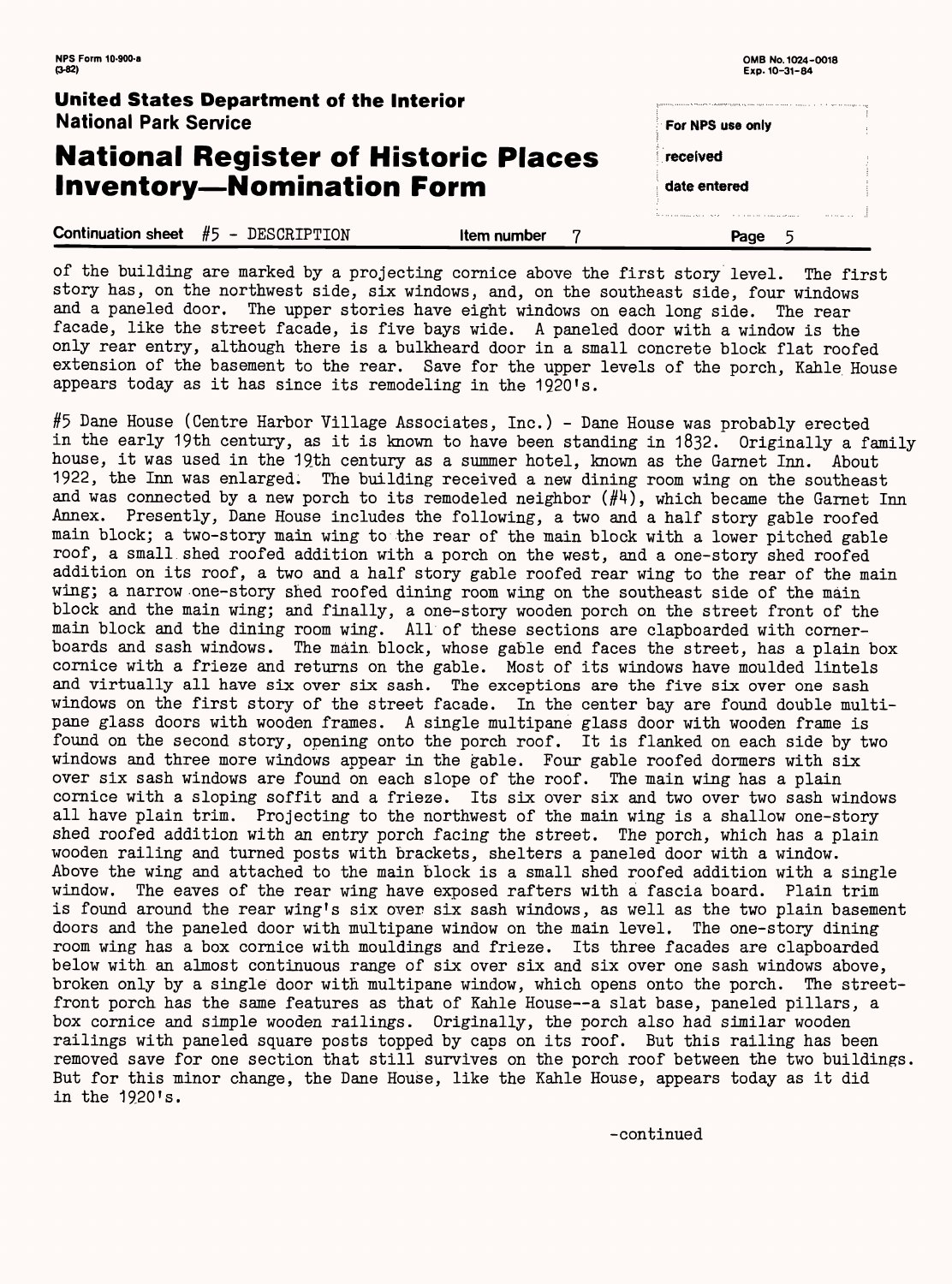**NPS Form 10-900-a OMB No. 1024-0018** 

| $(3-82)$                                                                        |                    | Exp. 10-31-84    |  |
|---------------------------------------------------------------------------------|--------------------|------------------|--|
| <b>United States Department of the Interior</b><br><b>National Park Service</b> |                    | For NPS use only |  |
| <b>National Register of Historic Places</b>                                     |                    | received         |  |
| <b>Inventory-Nomination Form</b>                                                |                    | date entered     |  |
| Continuation sheet $#6$ - DESCRIPTION                                           | <b>Item number</b> | Page             |  |

#6 Locust Cottage (Douglas and Aleta Anderson) - Built about 1800 for David Drake, this house later served as a summer tourist home, called The Locust Cottage. The two-story gable roofed house has a sone-story porch on the street facade, a one and a half to a two and a half story gable-roofed ell, and, on its rear, a shallow one-story shed roofed addition. All three sections are clapboarded with cornerboards. The house itself has a box cornice with mouldings, frieze, and returns on the gables. Its windows have two over two sash, louvred shutters, and, save for the second story windows on the street front, moulded lintels. In the center of the five-bay street facade is a paneled door with windows and plain trim. The veranda which stretches the full length of the facade has a low latticework base, a simple wooden railing with square capped posts flanking the central entry, and four tapering square posts with "capitals" supporting the hip roof with its exposed rafters. The southeasterly and northwesterly side facades have single windows in each story, as well as a door on the southeasterly facade. To the rear and towards the east is the shallow shed roofed addition, which is only one bay wide and two bays deep. With plain cornerboards, close eaves and verges, it is somewhat simpler than the main house, but the single window on the southeasterly facade does have a moulded lintel and louvred shutters like the main block's windows. However, the two windows on the rear racade have plain trim, and one is a modern single pane window. To the west of the addition is the ell which is one and a half stories high towards the front, but, because of the fall of the land, two and a half stories high in the rear. Its trim is simple, close eaves, close verges and plain trim around all openings, save for a single window on the northwesterly side and the door on the main level of the southeasterly facade, which have moulded lintels. The door also has a shed roofed hood. Three more plain doors are found in the lower level to the rear. On each slope of the ell's roof are two shed roofed dormers. The only major changes that have been made to the ell are the new vertical board siding on the northeasterly gable wall, and the modern open wooden deck with plain railing added to the east of the ell. There are not visible to the public. So, but for the front door, the two over two sash windows and the veranda (all probably late 19th century additions), the building appears today as it did when built-  $-$ an attractive early 19th century vernacular house.

#7 Dr. Morrill House (Richard and Priscilla Lavallee) - Probably built around 1860, this house was for many years the home of local physician Dr. Leonard B. Morrill. The one and

Also on the property is a small one-story gable roofed garage (#6A), with board and batten siding and a pair of hinged vertical boarding doors facing the driveway. Trees and shrubs surround the house and its backyard.

a half story gable-roofed main block has plain box cornices on the sides and rear, but the gable.end facing the street is adorned with a scalloped bargeboard. The street facade has a paneled door with two tall windows in the center, flanked by two sash windows on each side. In the gable above are two more windows, which, like the first story windows below and on the side facades, have moulded trim. But the gable windows have two over two sash, while the first story windows all have six over six sash. The main feature of the street facade is the three bay wide Victorian porch which has turned posts with brackets, plain wooden railings, a decorative valance, box cornice and metal covered hip roof. To the rear is a one and a half story gable roofed ell, which also has a plain box cornice, and six over six sash windows with moulded trim. On the northeasterly gable end of the ell is a single multipane glass door with wooden frame. Stretching the full length of the southeasterly side of the ell, is a one-story shed roofed porch, enclosed by multipane windows and also featuring a single multipane glass door with wooden frame. Originally, the house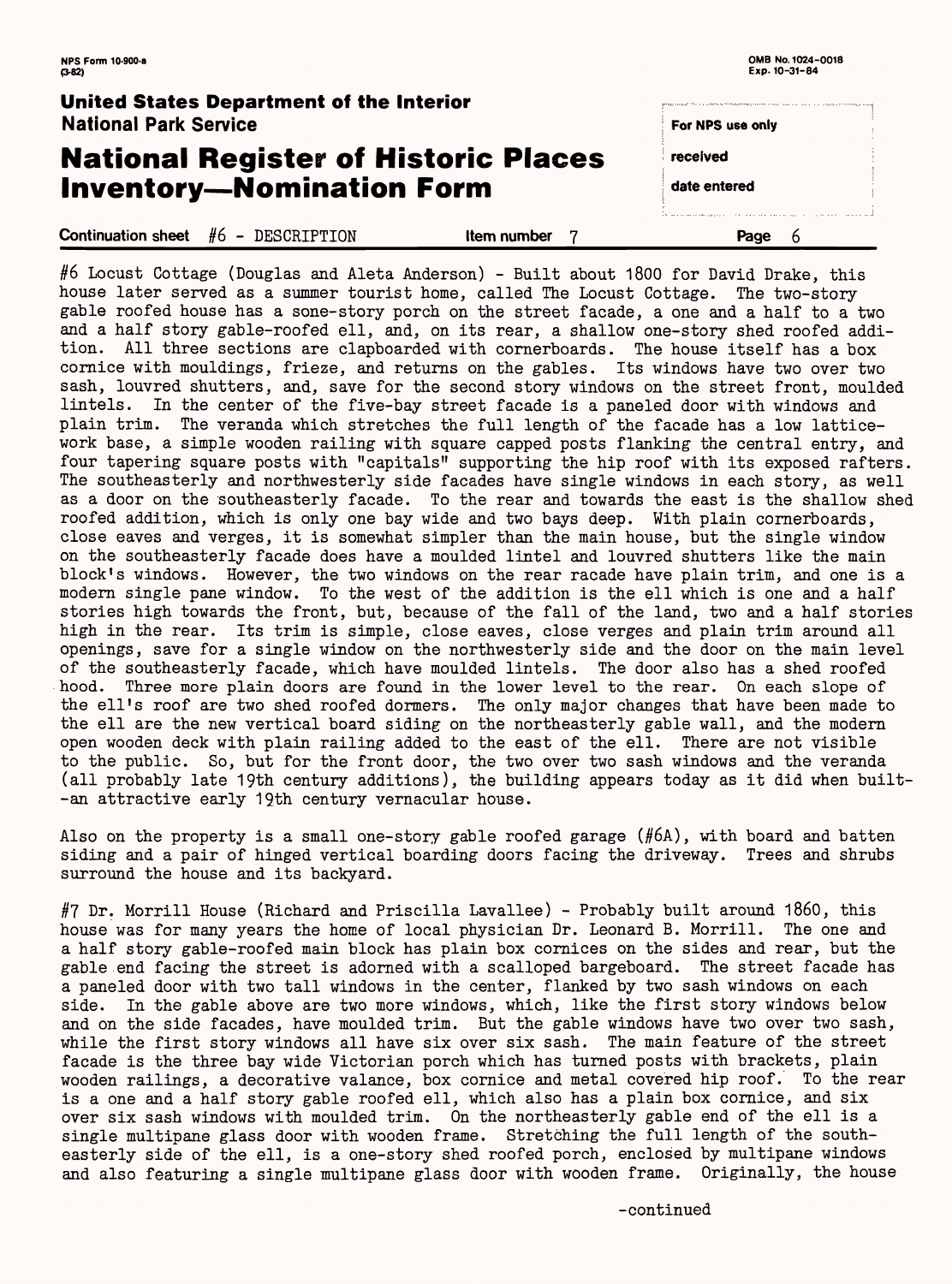#### **United States Department of the Interior** National Park Service

# **National Register of Historic Places Inventory-Nomination Form**

**Continuation sheet** #7 - DESCRIPTION **Item number** 7

| For NPS use only |  |
|------------------|--|
|                  |  |
| <b>received</b>  |  |
|                  |  |
| date entered     |  |
|                  |  |
|                  |  |
| Page             |  |

To the rear of the house is a one-story garage (#7A) with a low pyramidal roof. Clapboarded with cornerboards, the garage has a box cornice with mouldings and frieze, two stalls with vertical boarding doors on the driveway facade, and two six over six sash windows with plain trim on each of the other three facades. Shrubs and a single tree are found along the street front of the house, while trees line the side and rear property lines.

was clapboarded with cornerboards, but it is now sheathed in an asbestos siding that partially obscures the qualities of the building.

#8 Page House (Donald and Mary Ann Keay) - This wooden house is believed to have been built by Dr. John C. Page, who owned this property from 1852 until his death in 1879. The two and a half story main block and one and a half story ell are both clapboarded with paneled corner pilasters. They also share the same wide box cornice with mouldings, deep moulded frieze, and returns on the gables. Doors and windows all have the same shaped and incised lintel. The street facade of the main block is three bays wide with a central entry- double leaf paneled doors with arched windows, sheltered by a wide entry porch. The heavy entablature with moulding and the low hip roof of the porch are supported by square chamfered pillars, clustered in groups of three at the outside corners and echoed by pilasters on the wall. The windows flanking the entry and occupying the three bays of the upper story are all double one over one sash windows sharing the same shaped, incised lintels and folding louvred shutters. Two over two sash windows, with louvred shutters and similar lintels, occupy the four bays of the gable facades (northwest and southeast), as well as the exposed rear facade and the facades of the ell. The ell, gable roofed like the main block, has a single gabled dormer on the southeast, as well as two flanking hip roofed porches. The southeasterly porch, a veranda which overlaps the main block as well as the ell, has a base of latticework panels, plain wooden railings, and the same pillars and entablature as the main entry porch. The porch on the northwesterly side is smaller and plainer, with a latticework base, wooden rail, a single tapered and chamfered square post, and exposed rafters with a fascia board. The ell's doors onto the porches correspond--a paneled door with two arched windows and a shaped lintel on the southeasterly porch, a simpler paneled door with plain trim on the northwesterly porch. Attached to the rear of the ell (although placed to the west, not directly behind the ell) is a two and a half story gable roofed rear wing. Clapboarded with plain cornerboards, the rear wing has a plain box cornice with returns on the gables, and plain trim around its windows which are mostly nine over six sash windows. Plain trim also surrounds its two doors, the plain door in its northwesterly facade, and the paneled door on the "northwesterly" porch which it shares with the ell. Page House is a fine mid Victorian house which has apparently seen few, if any, external changes.

Within the small U-shaped space formed by the main block, ell and rear wing of the house, is a small wellhouse  $(HBA)$ , clapboarded with cornerboards, a gable roof and a single door. Behind the house is a large hip roofed garage (#8B), clapboarded with cornerboards, and exposed rafters in its eaves. On the driveway facade are two pairs of swinging garage doors, and two single doors, one with a transom window. Three sash windows are found on the rear wall, but the side walls are blank.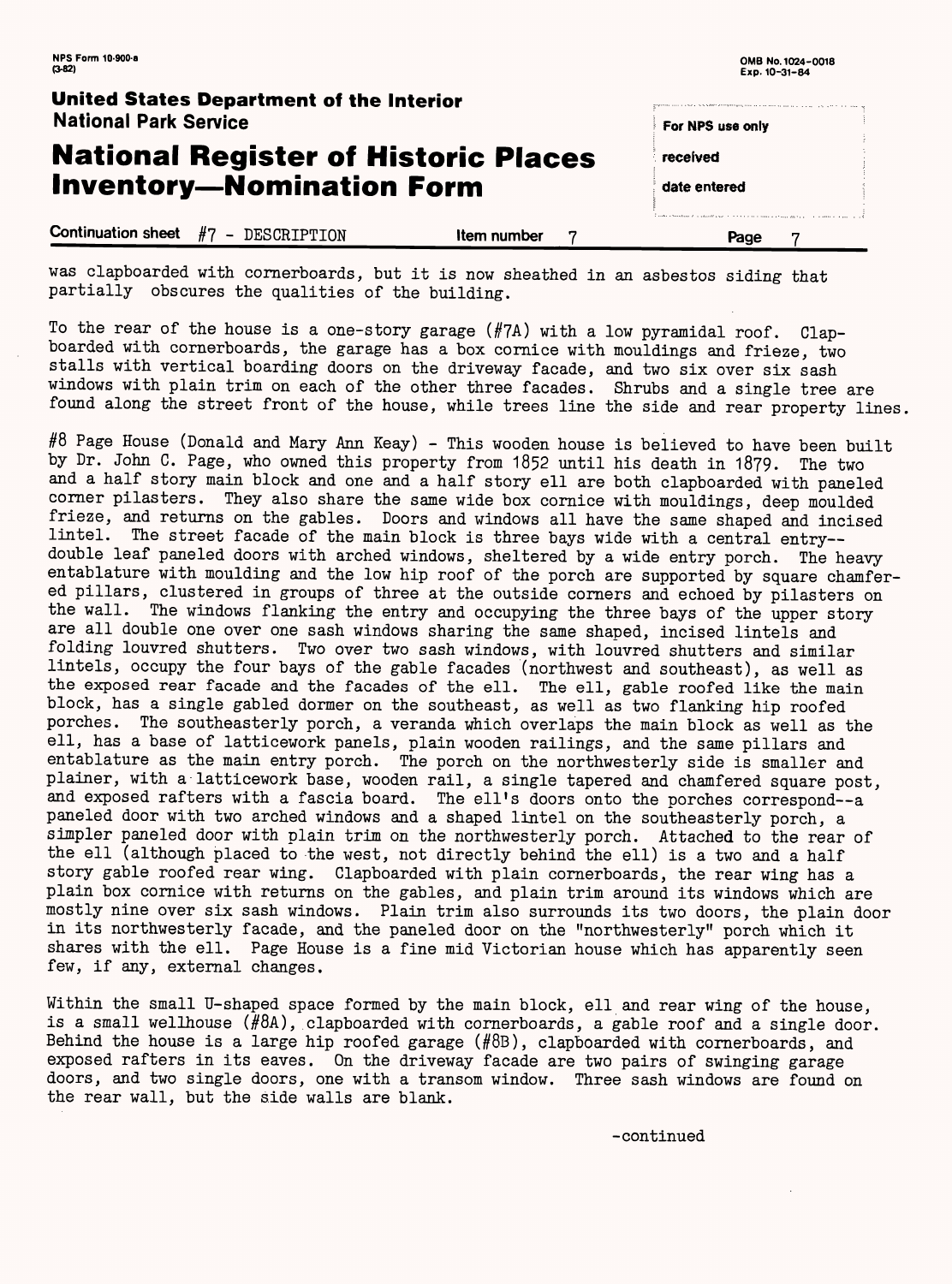**0MB No. 1024-0018 Exp. 10-31-84**

### **National Register of Historic Places Inventory-Nomination Form**



#### **United States Department of the Interior National Park Service**

| #8<br><b>Continuation sheet</b><br>DESCRIPTION<br>Item number<br>Page |
|-----------------------------------------------------------------------|
|-----------------------------------------------------------------------|

The spacious grounds of the Page House are protected by a picket fence along the street, punctuated by square paneled and capped posts, two pedestrian gates and a driveway opening. The wide lawns are surrounded by trees and shrubs. And, at the end of the southeasterly lawn, is found a modern tennis court.

#9 Kona Drinking Fountain (Town of Centre Harbor) - The Kona Drinking Fountain was erected in the summer of 190? and formally presented to the Town of Centre Harbor by Herbert Dumaresq, on September 30 of that year. Dumaresq, a wealthy Boston businessman, owned Kona Farm, a summer estate on nearby Moultonboro Neck. The circular bowl on its round pedestal was cut from a block of Concord, N.H granite. A dedicatory inscription, interrupted by small carved dolphins, encircles the bowl, just below its moulded lip. In the center of the bowl, is a bronze statue by sculptor Samuel Russell Gerry Crook, of an Indian boy sitting on a boulder inscribed "KONA" and struggling, with a goose. In seasonable weather, a jet of water spouts from the goose's outstretched beak to fill the bowl. The fountain is one of the most charming pieces of public sculpture in the state.

#10 Nichols Memorial Library (Town of Centre Harbor) - The Nichols Memorial Library was given to the Town of Centre Harbor by James E. Nichols, a prominent New York merchant and former resident of Centre Harbor village, in memory of his parents. The cornerstone was laid on September 29, 1909. The library was built by T.J. Quay Construction Co. of Laconia, N.H., to the Classical design of Boston architect Charles Brigham. The building was formally dedicated and opened to the public on June 18, 1910. The one-story library has a rectangular hip roofed main block with two projections centered on its shorter axis , a shallow pedimented entry facing Plymouth Street, covered by a subsidiary gable roof, and a semicircular projection to the rear, covered by another subsidiary roof with a half conical termination. The high cut granite block foundation is topped by a moulded limestone sill course and broken only by short segmental arched and rectangular basement windows. The walls are faced with thin, sand colored bricks, laid in a running bond on the main block, but in flemish bond on the rear semicircular projection. At the corners of the main block and flanking the rear projection, are found limestone quoins, which rise a little above the eaves. The main block's stone cornice features mouldings and blocks. The roofs are covered with slate, and their copper ridge flashings are ornamented by heavy mouldings. Wide chimnies of the same sand colored brick break the northwesterly and southeasterly slopes of the hip roof. The main feature of the Plymouth Street facade is the pedimented entry. Granite steps lead up to double-leaf paneled doors with a stone architrave surround, a bracketed entablature, and an ornate transom window. Flanking the doors are two narrow windows with stone sills and flat brick heads. The doors and windows are set in a shallow recess between banded stone piers which support a full Classical stone entablature and pediment with a brick tympanum. (The library's name is spelled out in bronze letters on the entablature.) Between the piers and flanking the steps are two stone Tuscan columns, with corresponding pilasters on the side of the piers. On the faces of the piers are found elaborate electric lamps with torch-shaped supports and glass globes. On each side of the projecting entry are three-part windows with one over one sash and wider central window. The windows are framed in stone--sloping sills, Corinthian pilasters at the sides, engaged Corinthian colonettes between the windows, and a full entablature with projections over the pilasters and colonettes. The side facades (southeast and northwest) each have a similar three-part window towards the front of the building, with one or two smaller and plainer windows with stone sills and flat brick heads towards the rear. The semicircular projection in the center of the rear facade has seven narrow windows, all with stone sills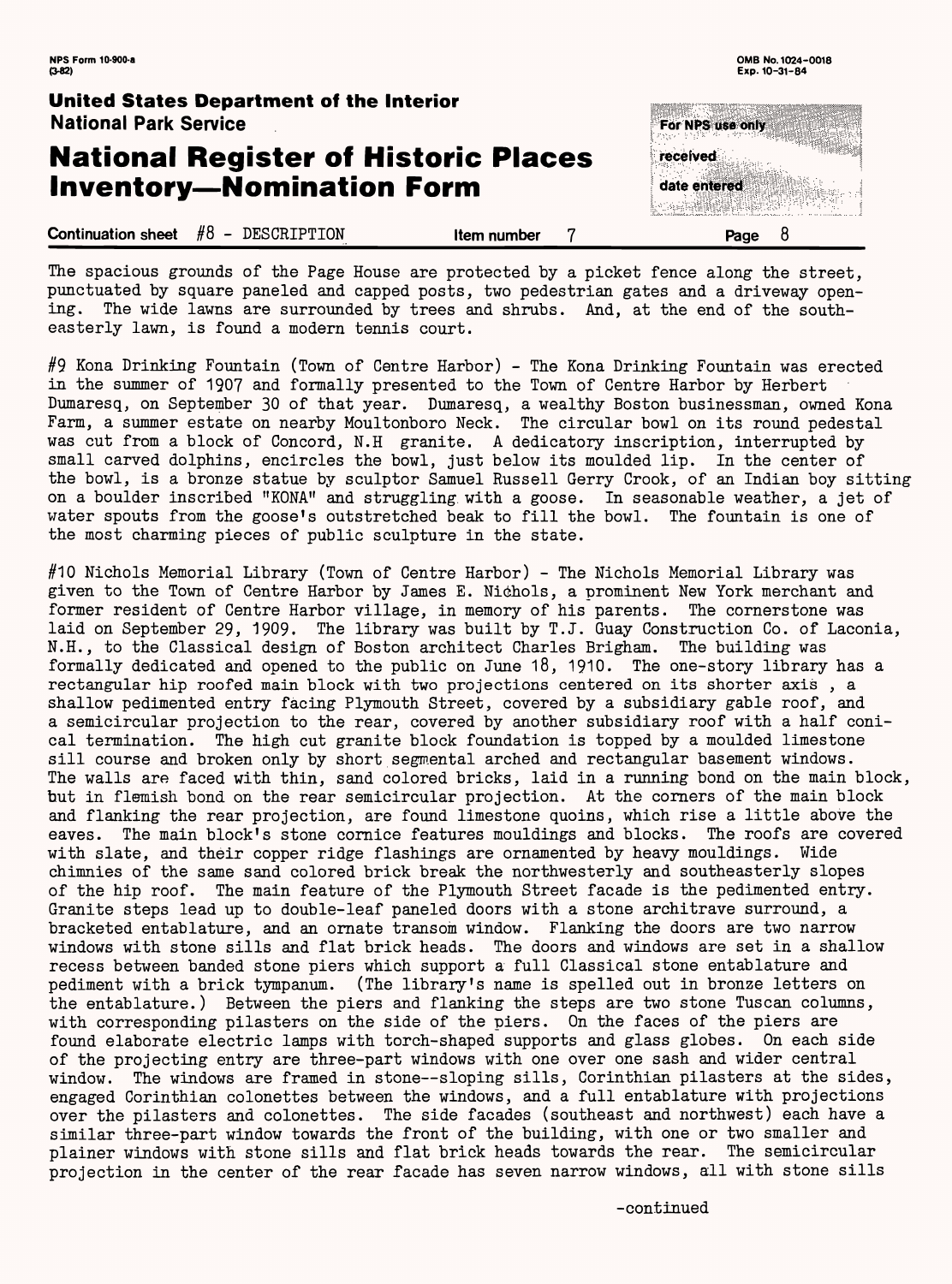| United States Department of the Interior<br><b>National Park Service</b> |             | nt transportante en la cerca de la casa y y conseguezo de la casa de la casa de la casa de la casa d<br>For NPS use only                                                                                                               |  |
|--------------------------------------------------------------------------|-------------|----------------------------------------------------------------------------------------------------------------------------------------------------------------------------------------------------------------------------------------|--|
| <b>National Register of Historic Places</b>                              | received    |                                                                                                                                                                                                                                        |  |
| <b>Inventory-Nomination Form</b>                                         |             | date entered                                                                                                                                                                                                                           |  |
| Continuation sheet $#9$ - DESCRIPTION                                    | Item number | Pressent and the Monday of the second contract of the contract and the second contract of the second second second second second second second second second second second second second second second second second second se<br>Page |  |

and flat brick heads. The stone cornice of the main block is continued around the projection, but here it is topped by another band of stone and a moulded metal cornice. The three windows of the rear facade all have stone sills and flat brick heads as does the rear entry, a paneled door with a built-in window and a large transom window, just east of the projection. The rear door's granite steps span the stairway down to the basement door. The Nichols Memorial Library is a fine building in the Classical style of the early 20th century. And, architecturally, it is easily the most important building in the District.

The Library sits on a flat broad lawn, marked off from the sidewalk by a granite curb. On the lawn are a few ornamental trees and shrubs, the library sign, and the town's war memorial--a large boulder with two elaborate bronze plaques honoring Centre Harbor's soldiers and sailors of the Civil War, the Spanish-American War, and the two World Wars.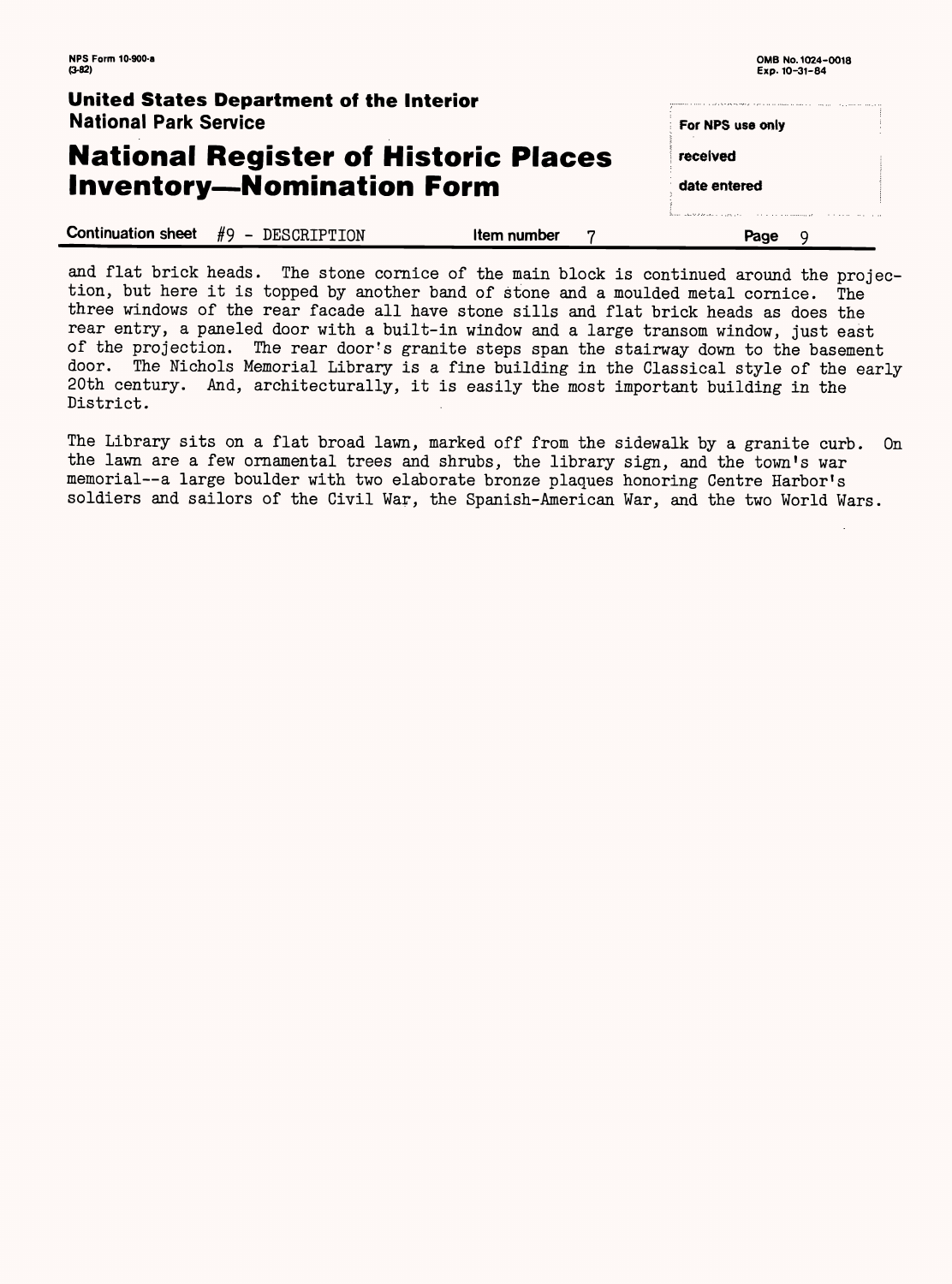For NPS use only

received

date entered

### **National Register of Historic Places Inventory-Nomination Form**

|                                                   |             | A 1990 STORY OF THE CARD OF CARD AND THE RESIDENCE OF A STATE OF A STATE OF A STATE OF A STATE OF A STATE OF A<br>the company of the company of the |
|---------------------------------------------------|-------------|-----------------------------------------------------------------------------------------------------------------------------------------------------|
| <b>Continuation sheet</b> $#10 - SIGNIFICATIONCE$ | Item number | <b>Page</b>                                                                                                                                         |

#### **United States Department of the Interior** National Park Service

notable for its proportions and ornament, is one of the best surviving early Victorian houses in the region. The Page House (#8), although less important, is nevertheless a fine mid Victorian house that is an ornament to the village. The one Victorian commercial building surviving in the District is the Morse & Stanley Block (#3) which, despite some alterations, notably on the first floor, is still a good example of its type.

The 20th century has seen a few changes in the District. In 1907, a wealthy summer resident gave the Kona Drinking Fountain (#9) to adorn the village's major intersection. The fountain is unique in the Lakes Region as the only public fountain boasting sculpture, here a charming piece by Massachusetts sculptor, Samuel Russell Gerry Crook. Another public benefactor, James E. Nichols, gave an even more impressive gift to the town in 1910, the Nichols Memorial Library. Designed in a Classical style by prominent Boston architect Charles Brigham, the Library is one of the. best small public libraries in the state, and the most architecturally significant building in the town of Centre Harbor. Its exterior, like the fountain's has not changed since the day of its dedication. Two 19th century buildings ( $#4$  and  $#5$ ) were enlarged and remodeled in the 1920's to form the new Garnet Inn complex. Kahle House  $(\#4)$  was completely remodeled and therefore, has a more coherent design than the Dane House (#5), which still retains much of its 19th century character. Both, however, are attractive buildings, particularly if considered separately.

Since the 1920's, the District has survived almost unchanged. This stability can be attributed partially to the new section of Route 25, built nearer the lake in 1953 and 1954 to bypass the village. Strip commercial development has been diverted to the new road, thus sparing the District. Several of the buildings in the District were used by the short lived Belknap College (1963-1973). Page House  $(\#8)$  was the college president's residence, while the property now owned by Centre Harbor Village Associates (#1, #2, #4, and #5) served as the College's Lower Campus. But only Coe House (#2) saw any important external changes, and then only in the wings. One building within district boundaries, Harper House, located on Main Street just north of Raines House (#1), did burn in 1972, while being used as a college dormitory. Basically, however, the Centre Harbor Village Historic District appears today as it did over fifty years ago, a pleasant village core notable for the quality of its buildings.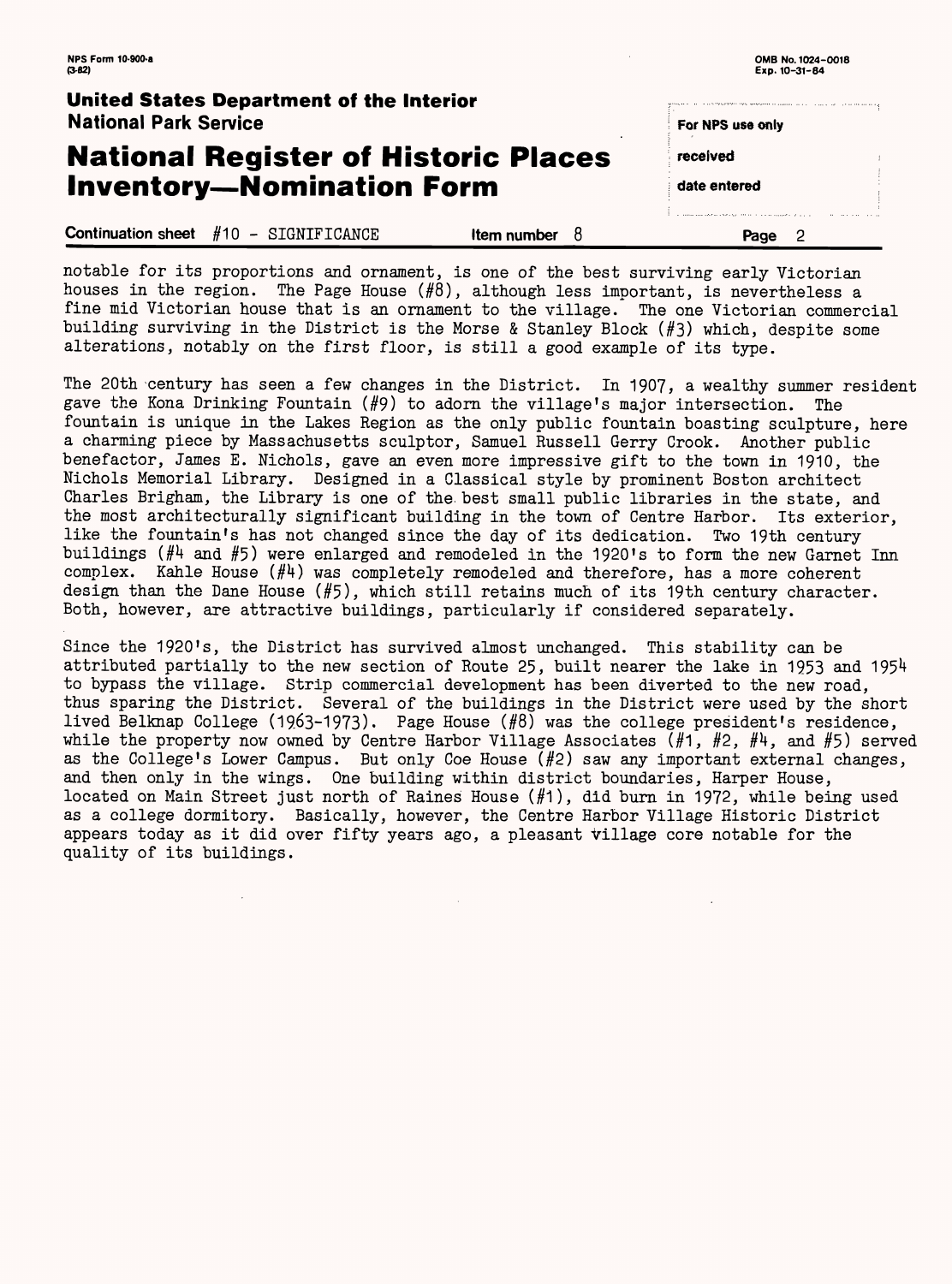Smith F. Emery, "Sketch of Village of Centre Harbor, 75 Years Ago" (1914, manuscript, Centre Harbor Historical Society, Centre Harbor).

Interviews: Gladys Bickford, December 28, 1982, February 15, 1983, Gladys Bickford and Dorothy K. Simonds, January 19 and February 8, 1983.

| <b>NPS Form 10-900-a</b><br>$(3-82)$                                                 |   | OMB No. 1024-0018<br>Exp. 10-31-84 |        |
|--------------------------------------------------------------------------------------|---|------------------------------------|--------|
| <b>United States Department of the Interior</b><br><b>National Park Service</b>      |   | For NPS use only                   | $\sim$ |
| <b>National Register of Historic Places</b>                                          |   | received                           | A.     |
| <b>Inventory-Nomination Form</b>                                                     |   | date entered                       |        |
| MAJOR BIBLIOGRAPHICAL<br><b>Continuation sheet</b> $#11$ – REFERENCES<br>Item number | 9 | Page                               |        |

Centre Harbor Historic Resources Survey (1982 and 1983, manuscript, Centre Harbor Historical Society, Centre Harbor) - survey forms prepared by the following volunteers, Gladys Bickford - Coe House  $(H2)$ , Garnet Inn  $(H5)$ , Locust Cottage  $(H6)$ , Nichols Memorial Library (#10); Dorothy K. Simonds - Raines House (#1), Dr. Morrill House (#7), Page House  $(\#8)$ ; Nancy Kelley - Kona Drinking Fountain  $(\#9)$ ; supplementary fact sheet prepared by Gladys Bickford.

Specific References

#9 (Kona Drinking Fountain) - Laconia Democrat - August 31, October H, 190?.

Laconia News and Critic, August 21 & 28, October 9, 1907.

DEDICATION OF KONA DRINKING FOUNTAIN, CENTRE HARBOR, N.H., 1907 (Boston, 1908).

(Nichols Memorial Library) - Laconia News and Critic - July 21, August 11, 1909, June 22, 1910.

Laconia Democrat - October 1 & 20, November 19, 1909, March 4, June 10, 17 & 24, 1910.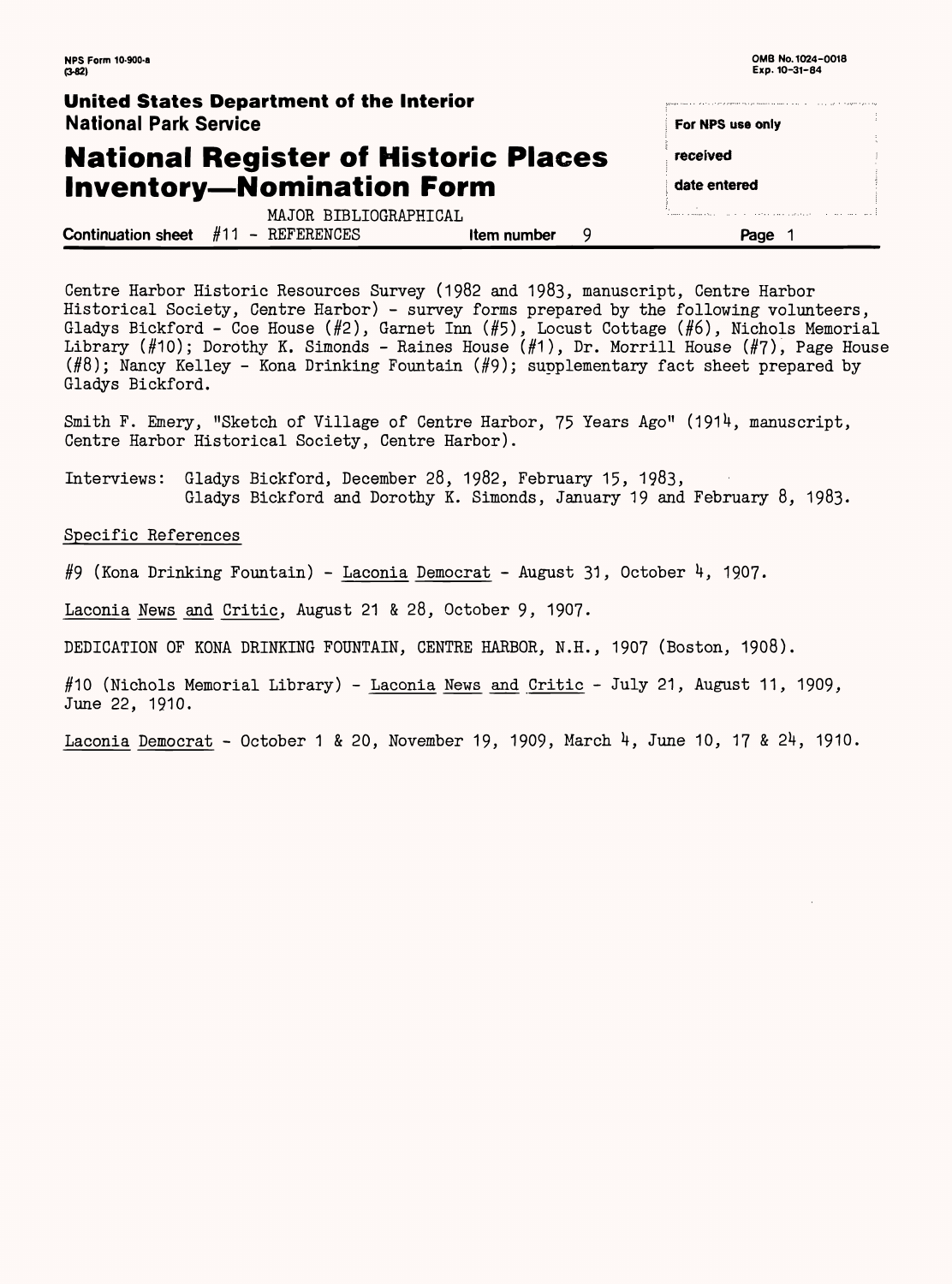**NFS Form 10-900-a 0MB No. 1024-0018**

**Exp. 10-31-84**  $(3-82)$ **United States Department of the Interior** National Park Service For NPS use only **National Register of Historic Places**  received **Inventory—Nomination Form** date entered **Continuation sheet** #12 - GEOGRAPHICAL DATA **Item number** 10 **Page 2** 

Verbal Boundary Description and Justification:

The boundary of the Centre Harbor Village Historic District is as follows - beginning at the junction of Bean Road and Main Street, then southwesterly along the western curb of Main Street to the northern boundary of James and Helen Ferrante, then due south on an arbitrary line across Main Street to the easterly curb of Main Street, then due east on an arbitrary line to the westerly curb of Old Meredith Road, then southwesterly along the westerly curb of Old Meredith Road to the southwest boundary of the Nichols Memorial Library lot, then along the southwest and northwest boundaries of the Library lot, then, continuing on the same line as the northwest boundary of the Library lot across Plymouth Street to the north curb of Plymouth Street, then west on the north curb of Plymouth Street to the northwest boundary of Donald and Mary Ann Keay, then along the northwest and northeast boundaries of the Keays to the boundary of Centre Harbor Village Associates, thence along the northwestern and northeastern boundaries of Centre Harbor Village Associates to Bean Road, then east along the southerly curb of Bean Road to the point of beginning. (This boundary is shown by the heavy dashed line on the attached sketch map.)

All of the properties in the District appear on Sheet 9 of the Centre Harbor Property Maps. The parcel numbers are as follows: #1, #2, #4, #5 - 222; #3 - 237; #6 - 235; *§7 -* 23^; *#8* - 233; #10 -

The boundaries are drawn to include the surviving unaltered buildings of architectural merit in the center of the village of Centre Harbor, excluding from the District empty lots, modern and modernized buildings. The District includes the nine buildings, their lots, and through the use of arbitrary lines, the Kona Drinking Fountain with some surroundings open space.